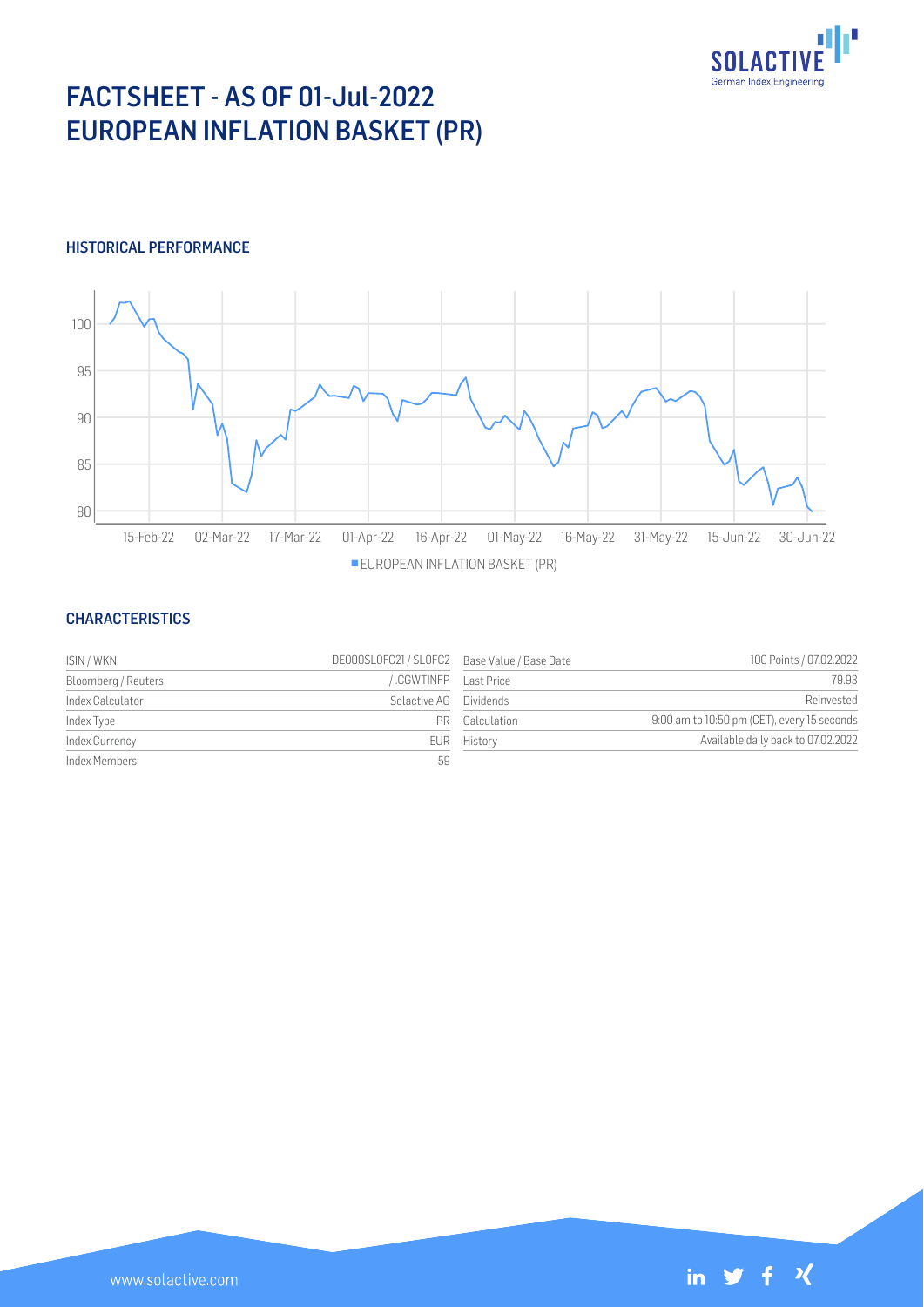

## FACTSHEET - AS OF 01-Jul-2022 EUROPEAN INFLATION BASKET (PR)

## **STATISTICS**

| <b>EUR</b>         | 30D       | 90D        | 180D | 360D | <b>YTD</b> | Since Inception       |
|--------------------|-----------|------------|------|------|------------|-----------------------|
| Performance        | $-12.84%$ | $-13.68\%$ |      |      | -20.07%    | $-20.07%$             |
| Performance (p.a.) |           |            |      |      |            | $-43.35%$             |
| Volatility (p.a.)  | 28.24%    | 24.88%     |      |      | 28.19%     | 28.19%                |
| High               | 92.82     | 94.27      |      |      | 102.42     | 102.42                |
| Low                | 79.93     | 79.93      |      |      | 79.93      | 79.93                 |
| Sharpe Ratio*      | $-2.86$   | $-1.78$    |      |      | $-1.52$    | $-1.52$               |
| Max. Drawdown      | $-13.89%$ | $-15.21%$  |      |      | $-21.96\%$ | $-21.96%$             |
| VaR 95 \ 99        |           |            |      |      |            | $-54.3\%$ \ $-88.8\%$ |
| CVaR 95 \ 99       |           |            |      |      |            | $-73.6\%$ \ $-90.8\%$ |

\* Up to 31 December 2021, ex-post Sharpe ratios use as input for the risk free rate term the London Inter-Bank Offered rates in the respective currencies of the index and at a term equal to the observation period. From 3 J 2022 onwards, Sharpe ratios will be / are calculated using as reference risk free rate input the overnight replacement rate for these currencies, namely SONIA (for GBP), SOFR (for USD) and EURIBOR Overnight (for EUR).

#### COMPOSITION BY CURRENCIES



### COMPOSITION BY COUNTRIES



## TOP COMPONENTS AS OF 01-Jul-2022

| Company                    | Ticker                 | Country        | Currency   | Index Weight (%) |
|----------------------------|------------------------|----------------|------------|------------------|
| EOUINOR ASA                | <b>EQNR NO Equity</b>  | N <sub>0</sub> | <b>NOK</b> | 4.58%            |
| <b>TENARIS SA</b>          | <b>TEN IM Equity</b>   | LU             | <b>EUR</b> | 3.93%            |
| SHELL PLC                  | <b>SHELL NA Equity</b> | GB             | <b>EUR</b> | 3.75%            |
| BP PLC                     | BP/LN Equity           | GB             | GBP        | 3.43%            |
| ASSICURAZIONI GENERALI SPA | G IM Equity            |                | <b>EUR</b> | 3.19%            |
| CNH INDUSTRIAL NV          | <b>CNHI IM Equity</b>  | <b>NL</b>      | <b>EUR</b> | 3.19%            |
| <b>FNI SPA</b>             | <b>ENI IM Equity</b>   |                | <b>EUR</b> | 3.18%            |
| UBS GROUP AG               | <b>UBSG SE Equity</b>  | <b>CH</b>      | <b>CHF</b> | 3.17%            |
| LLOYDS BANKING GROUP PLC   | <b>LLOY LN Equity</b>  | GB             | GBP        | 2.94%            |
| NATWEST GROUP PLC          | <b>NWG LN Equity</b>   | GB             | GBP        | 2.84%            |